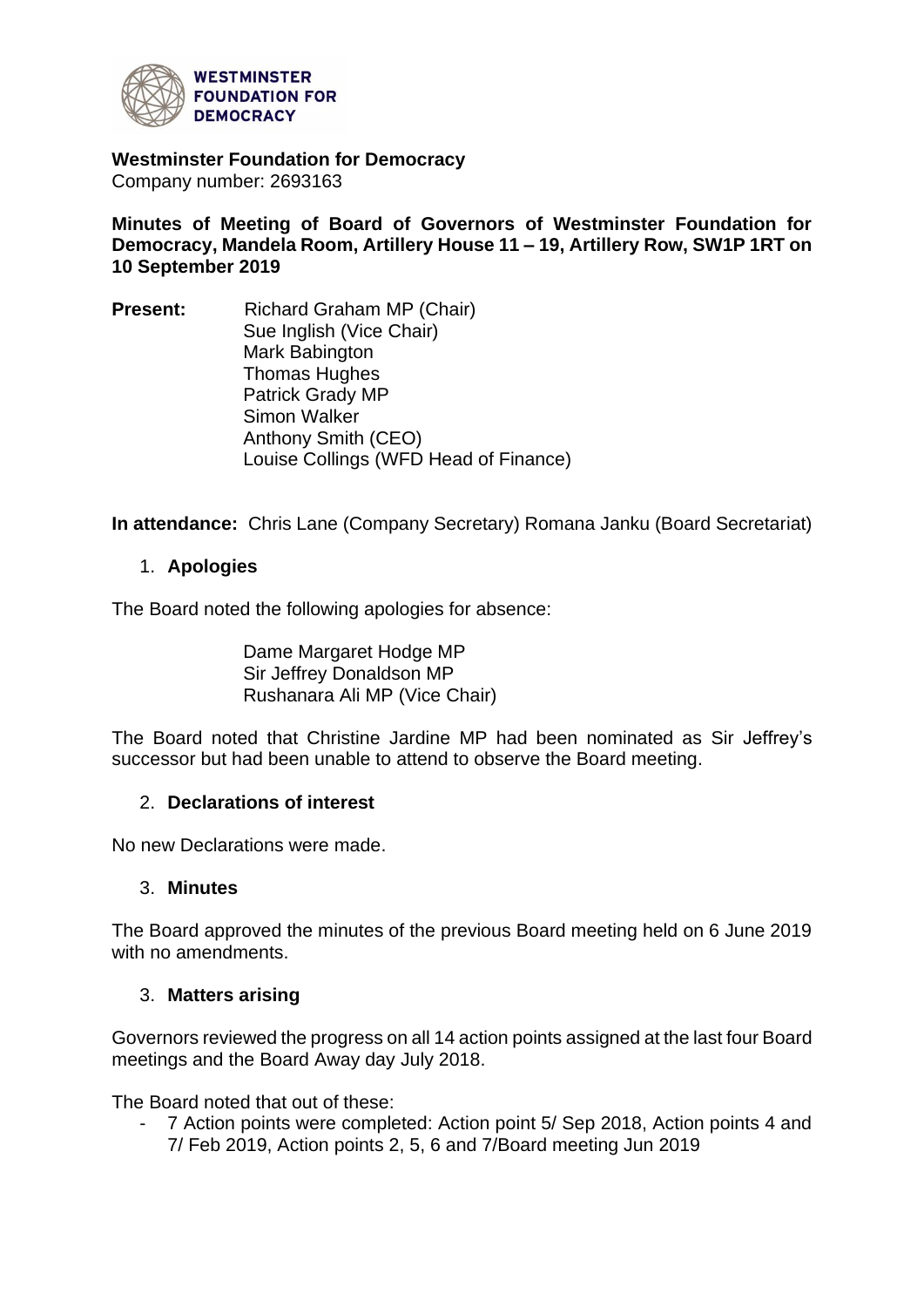- 4 Action points were intended to be covered at the Board Away day 2019 which did not take place due to unforeseen political events. The Board agreed to progress on these action points as follows:
	- o Action point 5/Nov 2018, Action point 2/Board Away day Jul 2018 and Action point 2/ Feb 2019: The Board agreed that time for discussion on topics relevant to WFD's programming activities should be incorporated into the regular Board agendas, starting at the next meeting with Value for Money. The Programme Quality Committee should review the topic in detail at its next meeting and provide an overview to the Board at its November meeting.
	- Action point 5/Board Away day Jul 2018: The Board agreed it was important to maintain momentum with the discussions on the WFD/FCO strategic relationship at the meeting with relevant FCO and DFID officials (and possibly Lord Ahmad) on 23 October 2019 or such other convenient date to be agreed.
	- The Board noted progress made under Action point 1/June 2019 and ongoing discussions with British Council and other arms-length bodies

The Board further agreed to schedule:

.

- A Board Away Day in Spring 2020 14 May was discussed as a possible date;
- A lunch time drop in session to hear more about the work of the political party offices;
- A coordination meeting for all three Chairs of WFD Committees in order to clarify the distribution of oversight responsibilities for overlapping issues (example: safeguarding, security, value for money); and
- A meeting of the People Committee and discussion of relevant people issues in upcoming Board meetings.

### **Action point 1: Management to schedule meeting with FCO/DFID on 23 October 2019, 3 Committee Chairs meeting, drop in session with PPOs, People Committee meeting, and Board Away Day next year**

### **Action point 2: The Chair to write and formally thank Sir Martin Davidson and to ask for the notes of the Board Assessment exercise**

The Chair commented that during his recent visits to Western Balkans he had observed that the WFD teams had very good relationships and strong coordination with the local British Embassies. However, he was aware that this might not be the same with centrally-managed DFID programmes or with other Embassies. He thought that this should be kept under review and suggested that it would be useful for the Board to be made aware of any concerns about relationships with DFID offices and UK Embassies.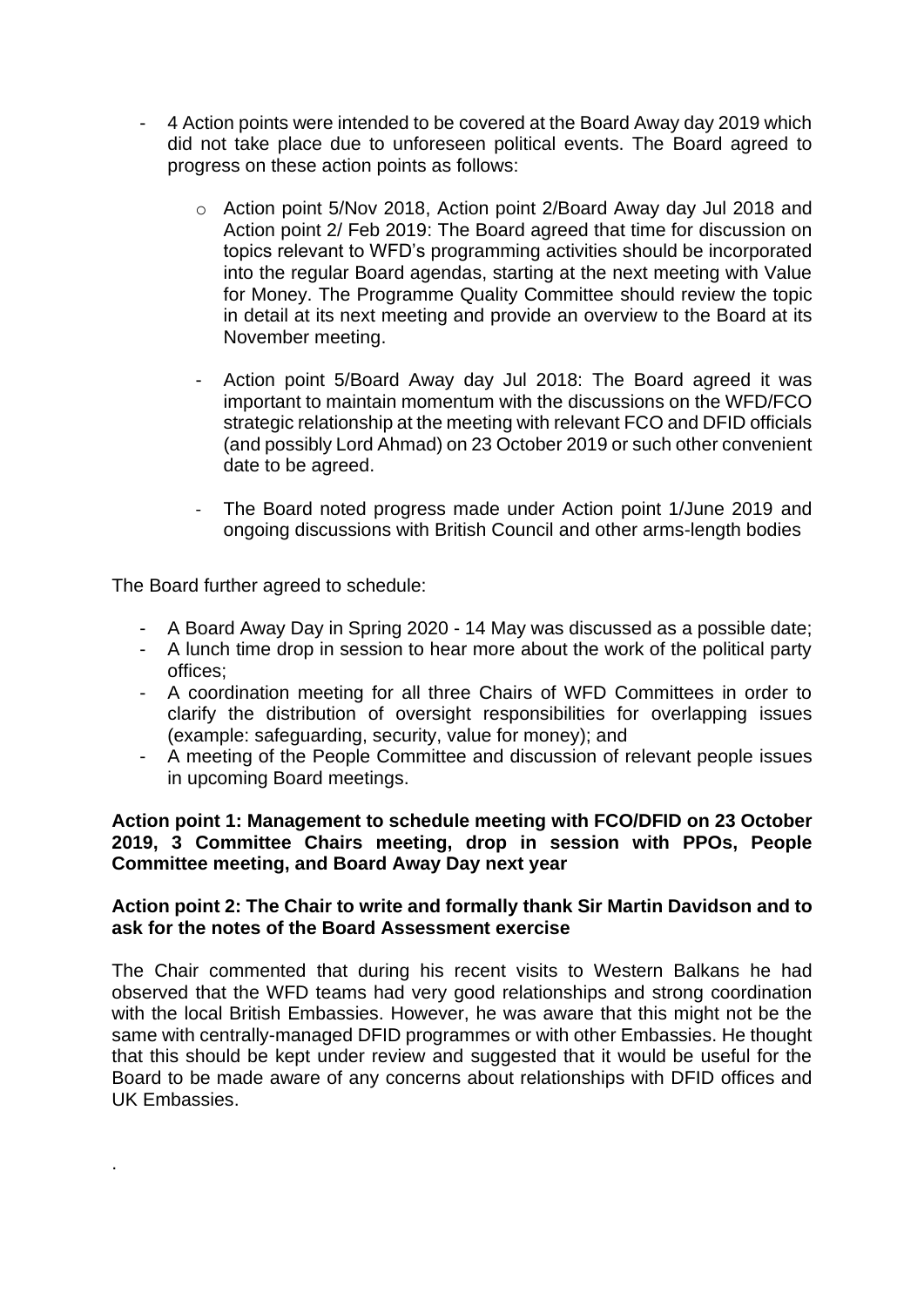### **Governance**

# 4. CEO's report

Anthony presented the CEO report and invited comments.

The Board noted the report and discussed ideas that could represent a WFD contribution to the celebration marking the thirtieth anniversary of the fall of the Berlin Wall.

# 5. Board Governance

Chris presented the draft of the Governance Handbook which was developed following the Board effectiveness review in July 2019. Board welcomed and endorsed the Handbook subject to any comments following the meeting of the three Committee Chairs and any feedback from the newly appointed Governors (who would be shown the draft handbook as part of their induction process).

The Board noted the report on the Tailored Review Implementation Plan. Overall, good progress was made, with 6 out of 17 actions are marked AMBER due to delays. The Board agreed to review the Implementation again at the next meeting should any RED score appear, otherwise Management should next provide a further report in February 2020.

# **Oversight and Performance Monitoring**

### 6. Report of Programme Quality Committee (PQC) meeting

The newly appointed Chair Thomas Hughes thanked WFD management for the support at his first meeting held last week. Thomas also thanked Lord Andrew Stunell, who had represented Sir Jeffrey Donaldson at the PQC on a regular basis, for his great contribution to the PQC over the last 3 years.

Thomas reported that, at its meeting on 3 September 2019, the PQC reviewed:

- Initial implementation of the Evidence and Impact Hub which, despite some teething issues, is now providing a significantly greater level of data and enabling WFD to understand and track its work much more thoroughly than before.
- Delivery across the organisation under the Accountability thematic strand
- The mid-term evaluation of the CP4D programme, which was very positive.

The Board supported Thomas' proposal to further define the way PQC functions and fulfils its role as the key interface between WFD's programming and the Board. Three main areas were proposed:

- Oversight of how programmes contribute to implementation of WFD's strategy and theory of change, and of the thematic portfolios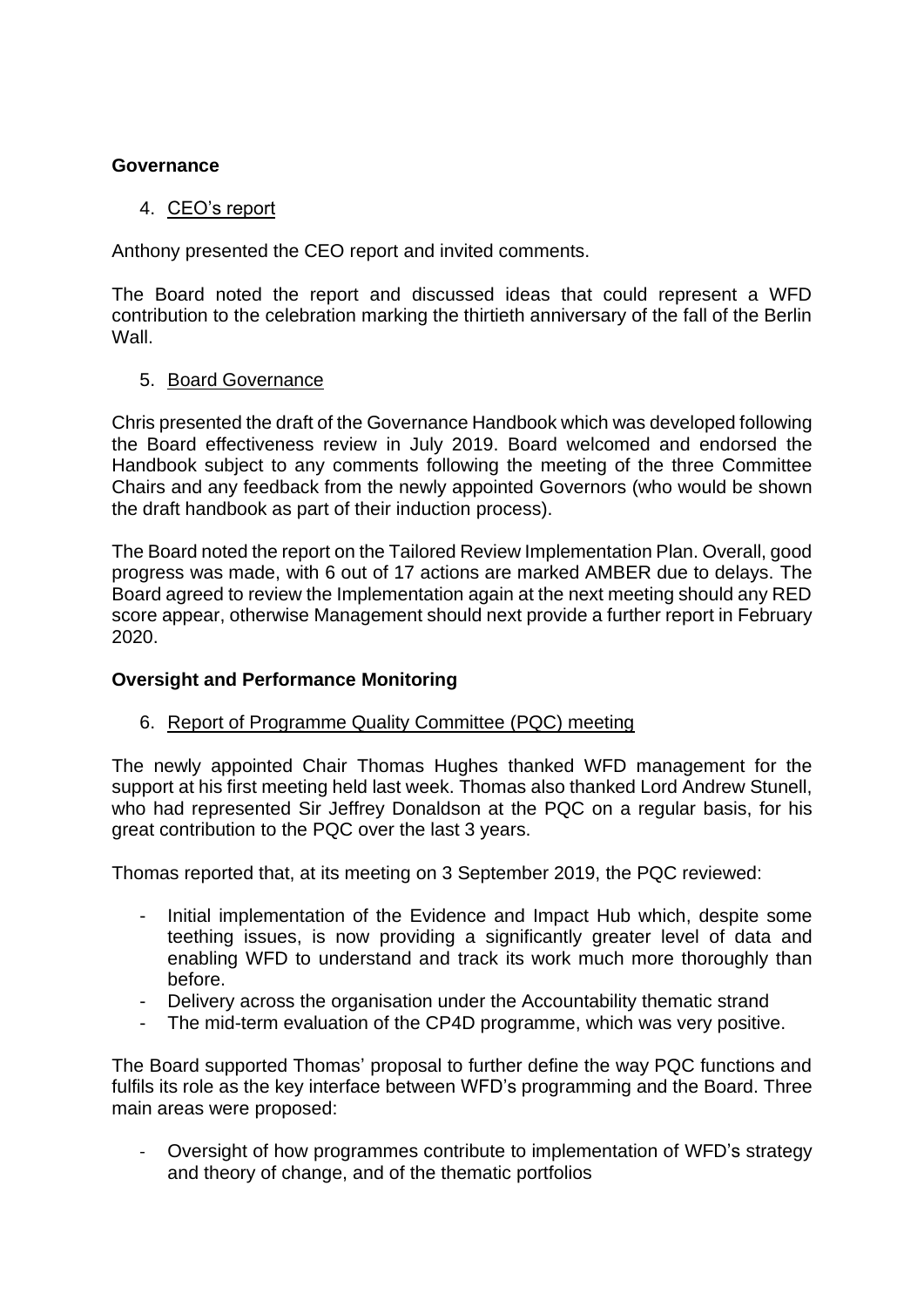- Review of the effectiveness of WFD's Evidence and Impact Hub
- Possibly reviewing larger grant opportunities

# Programme Hot Spots:

The Board noted Anthony's verbal update on the Western Balkans, Sudan (where funding from both DFID and FCO may lead to establishment of country presence), and options for future funding streams for CP4D.

# 7. Report on Audit and Risk Committee (ARC)

Mark reported that at its meeting on 9 September 2019, the ARC reviewed the first of the two additional audits requested from Crowe, WFD's internal auditors, in relation to the implementation of the finance system. The first report provided significant assurance around the governance and project management process leading to implementation of the system. The second audit will focus on the migration of the data and will be presented at its next meeting in November 2019.

Mark also noted that Crowe had presented a final audit report on programme management, with management responses, and discussed the rationale for not seeking additional input from the political party offices on the draft audit report on WFD's oversight of the political party offices. Management will take forward the recommendations, which include the process to negotiate new partnership agreements (now underway). Mark also suggested that the political party offices could be required to provide an annual letter of assurance.

The Board also noted that WFD was now subject to new Government Counter Fraud Standards, which Management was currently working on implementing, in close coordination with the FCO. Mark had agreed to act as a Board level anti-fraud champion.

### 8. Quarterly Progress Report

The Board noted the performance information as presented in the Board Progress Report and raised no issues.

The Board welcomed the commentary report provided to confirm proposed adjustments to the Corporate Risk Register.

### 9. Mid – Term Review of Strategic Framework

The Board endorsed the proposal to commission a Mid-Term review of WFD's Strategic Framework and noted that the Board would be involved at various points. The Board noted that Management aimed to publish a final revised strategy or amended strategic framework in Summer 2020.

# 10.AOB

Date of the next meeting: 28 November 2019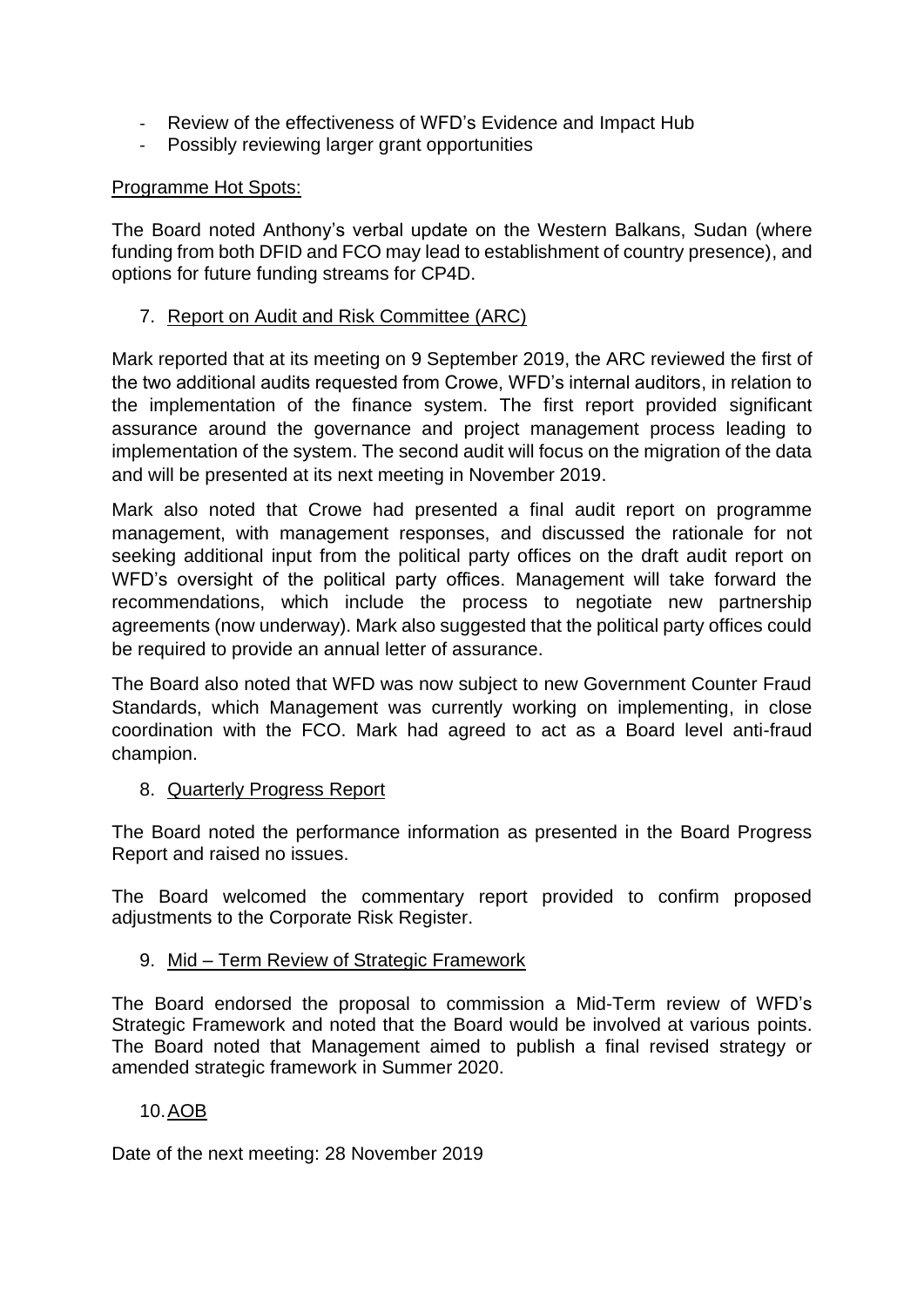

**Westminster Foundation for Democracy** Company number: 2693163

**Minutes of Meeting of Board of Governors of Westminster Foundation for Democracy Committee Room R, Portcullis House on 6 June 2019**

**Present:** Richard Graham MP (Chair) Rushanara Ali MP (Vice Chair) Dame Margaret Hodge MP Andrew Rosindell MP Mark Babington Thomas Hughes Anthony Smith (CEO)

**In attendance:** Chris Lane (Company Secretary) Romana Janku (Board Secretariat)

# **1. Apologies**

The Board noted the following apologies for absence:

- Patrick Grady, MP
- Sue Inglish
- Louise Collings, WFD Head of Finance
- Sir Jeffrey Donaldson MP
- Simon Walker

The Board noted, with regret, that Sir Jeffrey Donaldson had reluctantly decided to resign as WFD Governor given the extent of his other commitments. The Multi-Party office would be organising a process to select a successor, if possible before the 18 July Board Away day.

### **2. Declarations of interest**

Thomas Hughes noted that Article 19 had recently joined the European Partnership for Democracy (EPD). WFD is also a member and Anthony sits on the EPD Board. There was no obvious risk of a conflict of interest but Thomas assured the Board that he would declare any potential conflict of interest if one arose.

### **3. Matters arising**

The Board approved the minutes of the previous Board meeting held on 28 February 2019 with no amendments.

Governors reviewed the progress on all 11 action points assigned at the last three Board meetings and the Board Away day. The Board noted that out of 11 Actions:

- 4 Actions were completed (Action points 1, 3, 5, 6 Feb 2019 Board meeting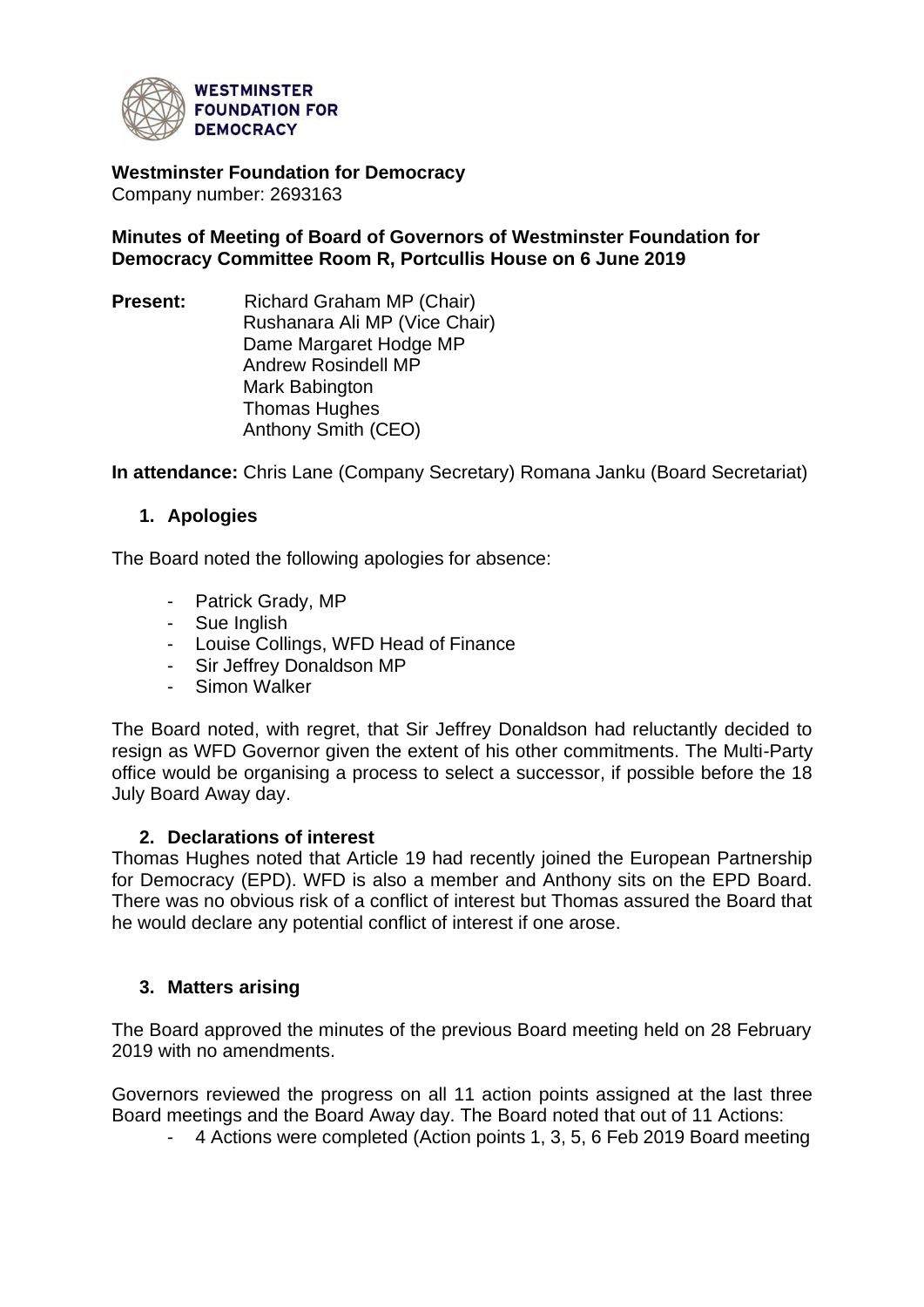- 2 Actions are to be covered under agenda item 5 (Action points 2 and 7 Feb 2019 Board meeting)
- 5 Actions will be tackled at the Board Away day on 18 July 2019.

The Board noted the progress made and agreed to proceed in accordance with the above.

### **Governance**

4. CEO's report

Anthony thanked Andrew Rosindell for his immense contribution to the Foundation over the last 9 years. Andrew will be stepping down as WFD Governor at the end of his third consecutive term, in August 2019. Governors joined Anthony in expressing gratitude for Andrew's involvement in the Foundation's work and expressed their support for an ongoing relationship beyond August 2019. Andrew welcomed this proposal.

The Board noted that the letter to the Foreign Secretary, previously reviewed by Governors, has now been sent. Board had a brief exchange on the best ways to support the UK approach to democracy support and agreed to coordinate with other arms-length bodies.

### **Action point: Anthony to liaise with British Council and Wilton Park regarding the next steps on strategic relationship discussions with FCO**

The Board noted the significant work in hand to strengthen WFD's corporate systems and processes since Chris Lane started in the new post of Director of Operations.

The Board also noted number of events which are open to Governors participation:

- June 11, 2019: Nepalese Prime minister visit /lunch meeting
- June 20, 2019: WFD internal learning event: "Is international Democracy Support in Fundamental Trouble?" Tom Carothers, Carnegie Endowment for International Peace
- July 3, 2019: WFD Annual Reception in Speaker's office
- July 10 -11, 2019: Media Freedom Conference/WFD in charge of South East Asia session

### **Action point: Romana to circulate detailed invitations to all upcoming events, providing as much notice as possible in each case**

5. Board Governance

The Chair, in follow up to the Action point 7, Feb 2019 Board meeting, nominated Mark Babington to become a member of Terms and Conditions Committee. Mark accepted the nomination and the Board approved the appointment.

The Chair is yet to approach independent Governors in relation to the Vice Chair role. As such this action remains open and the Chair will report at the next Board meeting.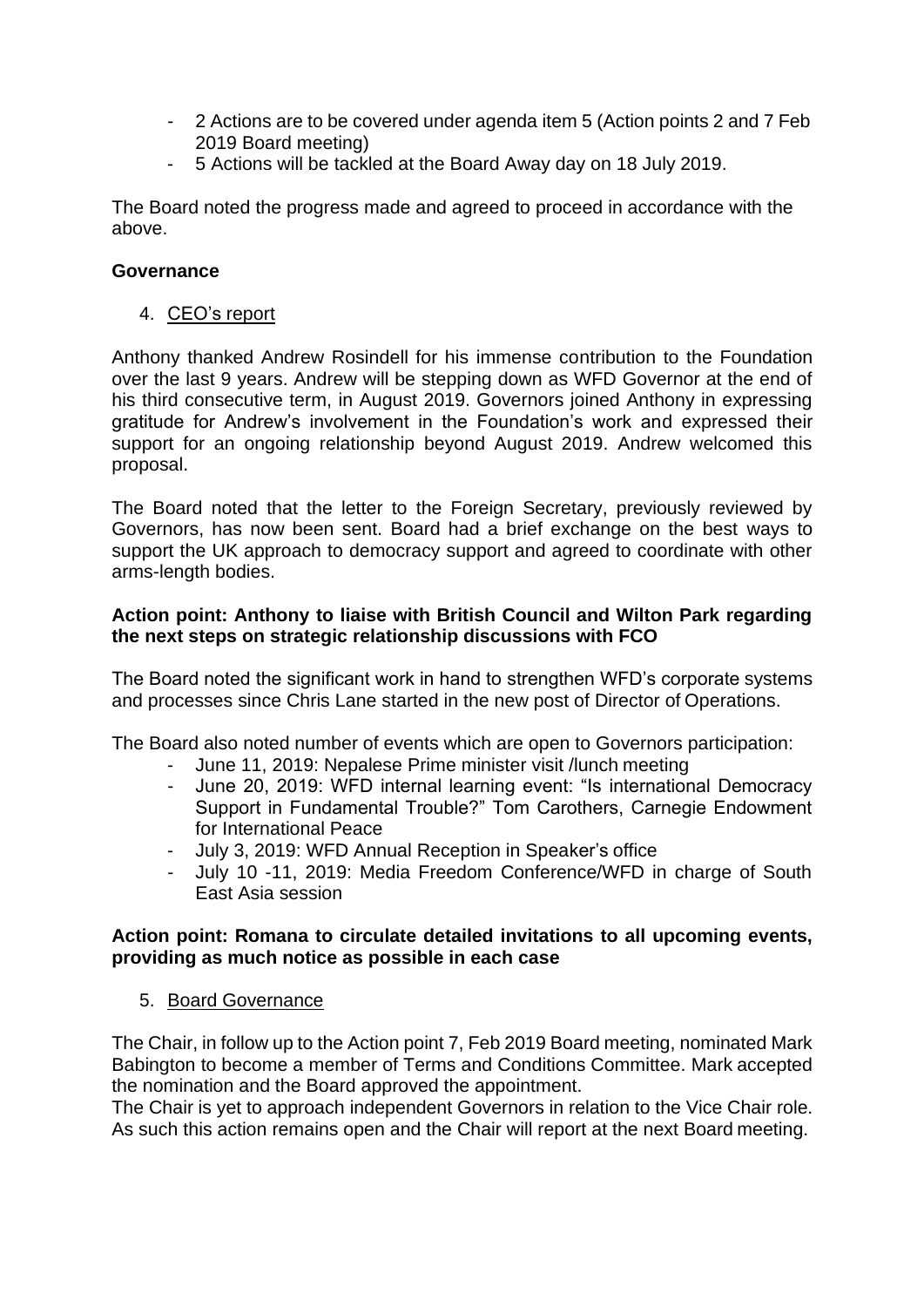# **Action point: Chair to follow-up with CCHQ/Chief Whip's Office regarding the replacement for Andrew Rosindell MP**

# **Oversight and Performance Monitoring**

6. Report of Programme Quality Committee (PQC) meetings

In absence of Sue Inglish, Anthony presented the report of the last Programme Quality Committee meeting held in May 2019.

The Board discussed the concern raised at the PQC by the Director of Programmes around risks related to the resources available to a small number of country offices. This is due, in part, tothe static level of WFD core funding over many years, despite inflationary rises in costs, and in part to the delayed notification of the extension of existing third party funded programmes or commencement of follow-on programmes. For the time being, these unplanned gaps in income can be managed within existing overall budgets, but Management will review the position as part of each quarterly reforecast.

The Board agreed that it would be useful to include the following topics for discussion in the Board away day agenda:

- organisational growth and WFD's funding model,
- geographic presence and related plans for office opening/closures
- WFD's operating model of country presence

Furthermore, the Board requested that Management consider stronger consistency in Management reporting to committees and the Board, and perhaps additional mechanism considered to signal changes in WFD's risk profile.

### Programme Hot Spots:

The Board noted that WFD's work with the two Houses in Algeria is able to continue despite the political turmoil in country. WFD team works in close coordination with the donor/British Embassy.

The Board noted that WFD is about to extend the programme in Myanmar in direct follow up to DFID's extension to the overall governance funding. The additional two years will take the programme until the next elections and will focus on underline causes of the conflict, future programme Union and national level parliament.

#### **Action Point: Anthony to request that the Director of Programmes schedule a bilateral discussion with Rushanara relating to WFD's Myanmar programme for further consideration, as required, at the PQC**

7. Report on Audit and Risk Committee (ARC)

Mark reported that, at its meeting in June 2019, ARC reviewed the Annual report of internal auditors which overall provided reasonable assurance of the current state of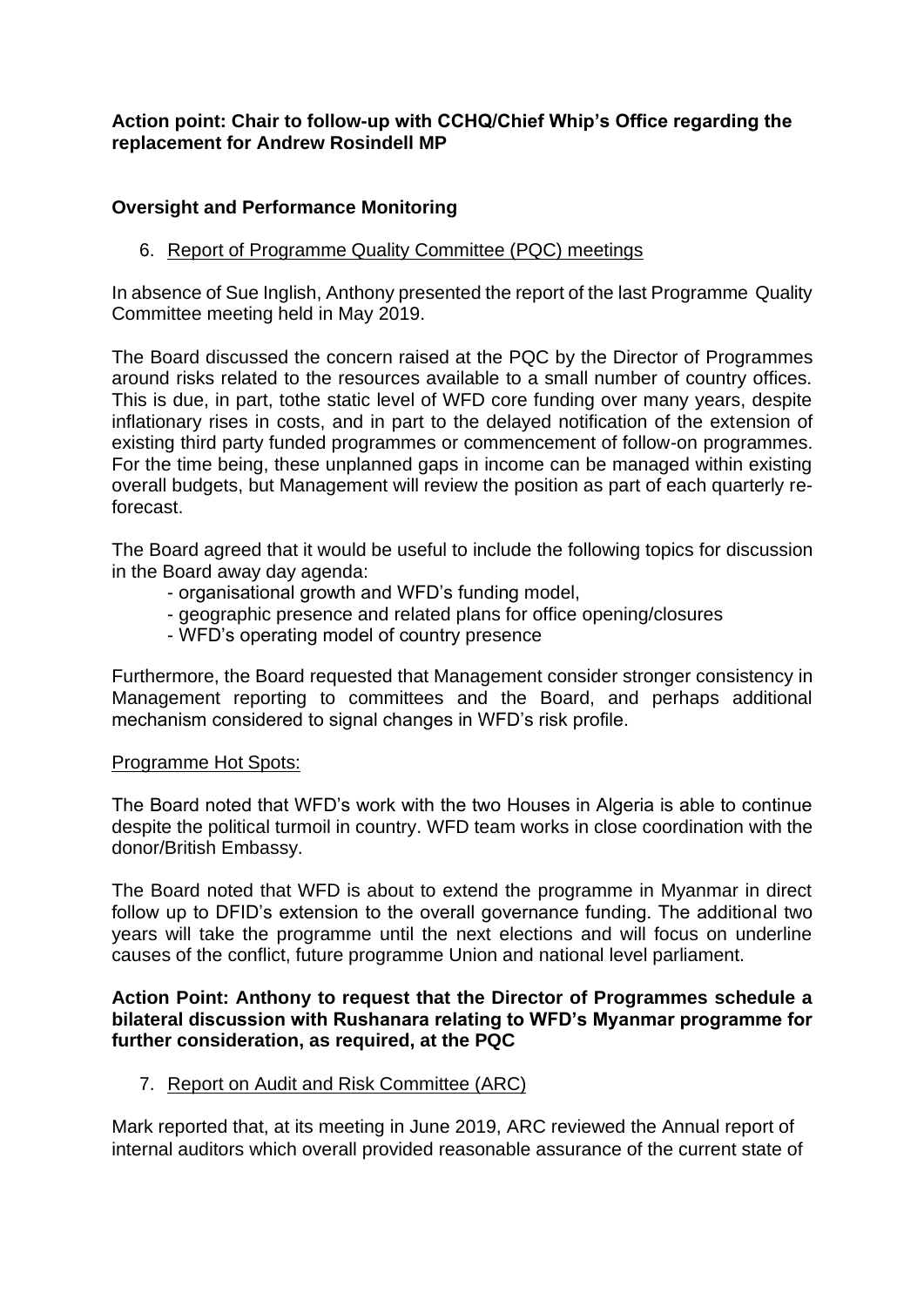WFD's systems and controls environment, whilst recognising that WFD is currently going through a transitional phase of upgrading its systems and processes.

The Board noted that ARC has asked Crowe, WFD's internal auditors, to carry out two additional audits this year relating to the implementation of the new finance system, in terms of both governance and process and, separately, the migration of data. The first of these audit reports will be available to the ARC at its next substantive meeting in September 2019.

The Board agreed to delegate authority to the ARC to approve the Annual Report and Accounts at an extraordinary Committee meeting scheduled for July 2019.

Mark informed the Board that the ARC had also reviewed the initial findings and recommendations of the WFD's oversight of political party offices audit. ARC requested that Management give the PPOs the opportunity to provide comments or corrections on the draft Report, which could then be amended as required. ARC will review this audit again in Sep 2019.

The Board approved the development of new Partnership Agreement with Political Party Offices and Political Governors confirmed that they are happy to support this process within their respective party organisations. A final draft of the Partnership Agreements is expected to be developed by December 2019 and become effective on 1 April 2020.

Mark informed the Board of his representation at the FCO/ARC group meeting. In addition, Mark will be writing the letter to the FCO ARC Chair flagging the issues and challenges faced by delay of FCO funds as well as in relation to WFD's draft of policy for reserves

# 8. Quarterly Progress Report

Margaret had to leave the meeting at this point.

Board noted the performance information as presented in the Board Progress Report. The highlights of the discussion included:

- Under Resourcing/Income: Board noted that WFD is moving from monthly to quarterly forecasting. This shift will be supported by the management information produced automatically by the new finance system
- Under Resourcing/ Expenditure: Board endorsed stricter approach to the internal spending targets and January relocations.
- Under Programmes/Board noted that majority of the programmes are performing well and requested further information on risks associated with WFD's programmes in Lebanon, particularly in respect of counter-terrorism risk.
- The Chair queried progress of PPO's against the IAP programme. Anthony confirmed positive feedback from DFID in this relation, however concerns around the capacity of PPO's to delivery against the complex requirements are still being raised. The Chair encouraged involvement of Political Governors in this matter.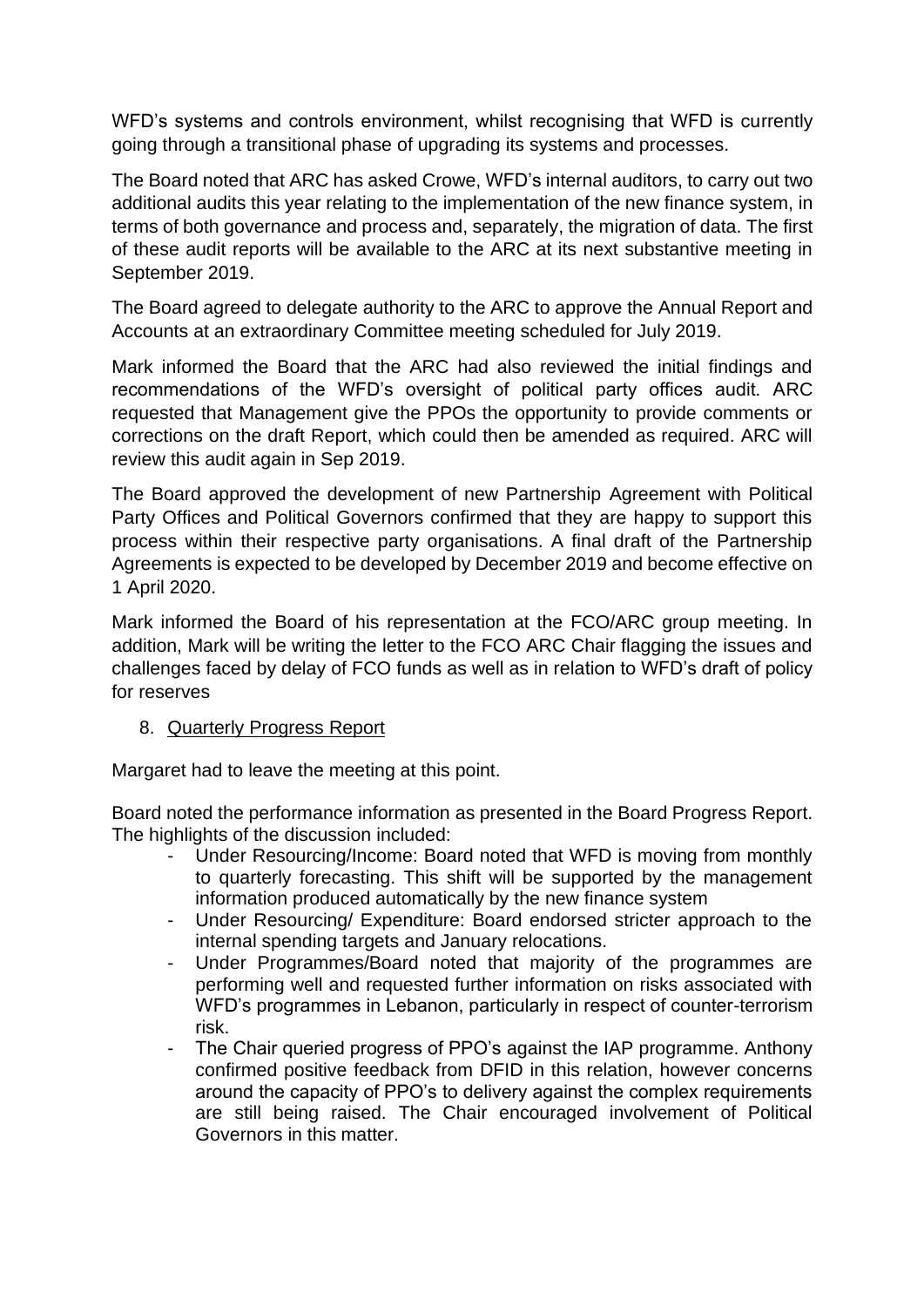**Action point: Chris to provide the Chair with a briefing regarding the management of risks relating to our programming in Lebanon and the approach agreed with FCO**

- Under Management Dashboard Annual Plan and KPI's: Board noted the challenges around the cost recovery and discussed optimal levels of direct/indirect programme cost ratio. Board also discussed briefly the factors for decisions around new country presence. The Board agreed that further discussion should be held during the Away Day. The Chair is also hopeful some of these issues related to WFD's long-term sustainability will be possible to tackle at the ministerial meeting with Lord Ahmad and Harriet Baldwin scheduled for 8 July 2019.
- Under Corporate Risk Register: Board noted the increased level of gross risk reference no 1 from high to severe, with a net risk rating of high. This is due to delays in third party funding opportunities and increasing pressure on the static grant-in-aid, which has decreased in value in real terms over several years. The Board noted that it is expecting risk 4 to decrease as direct result of the work currently carried on the improvement of systems and processes.

#### **Action point: Chris to prepare a short commentary paper summarising any changes to the Corporate Risk Register (ready for each ARC and Board meeting)**

9. Board Away Day

The Board agreed it would be useful to cover during the Board away day discussion: on WFD's funding model, global footprint, and operating model. The revised agenda will be circulated ahead of the meeting on 18 July in WFD offices.

### 10.AOB

Date of the next meeting:10 September 2019

Board members held a closed discussion, led by the Chair, on Human Resources matters.

### **Action point: Anthony to request the Head of HR to:**

- **ensure that internal policies and procedures are updated, as appropriate, in line with the recent experience of specific employee relations cases**
- **Provide the Chair with brief update related to the resolution of recent cases**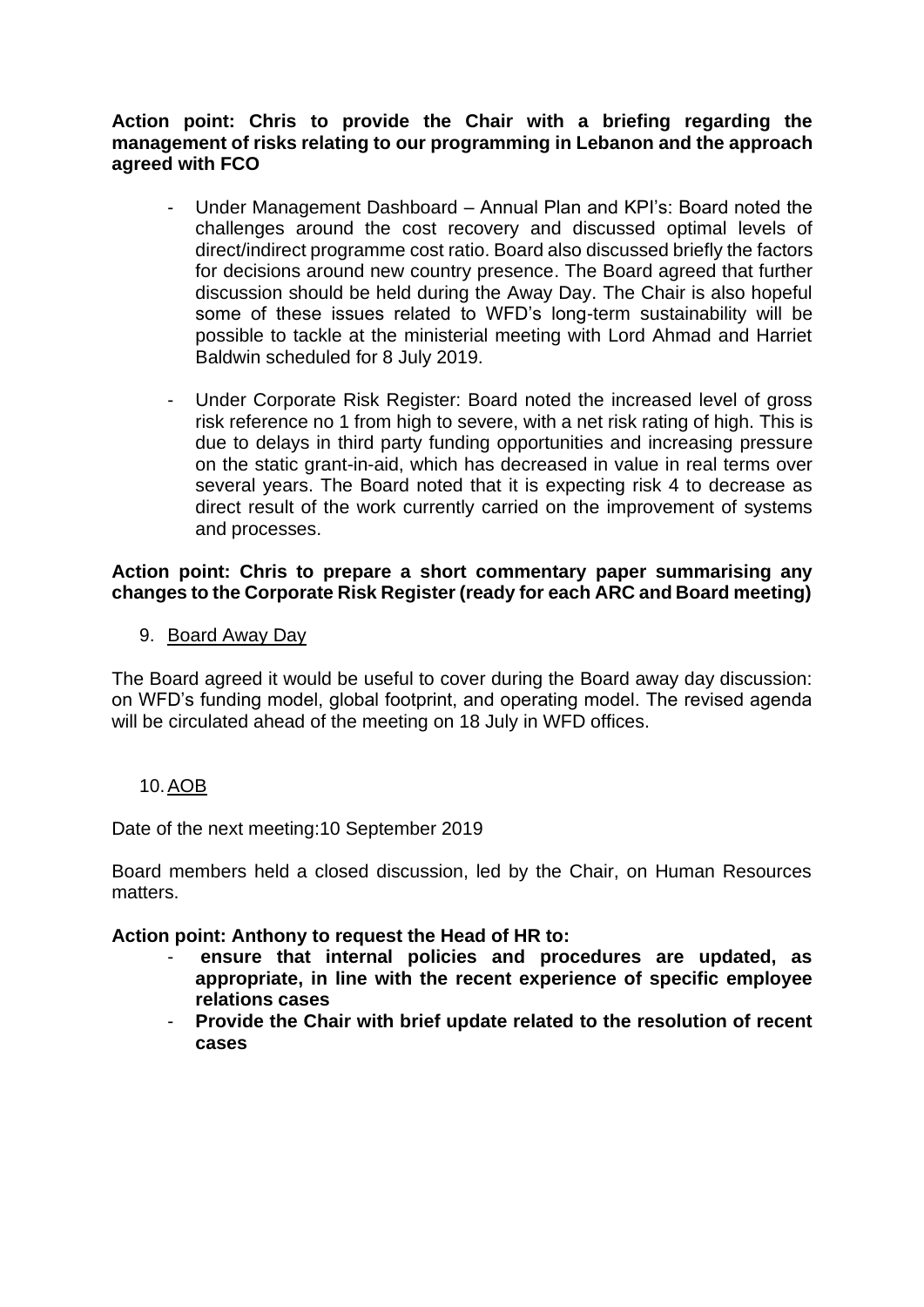

**Westminster Foundation for Democracy** Company number: 2693163

**Minutes of Meeting of Board of Governors of Westminster Foundation for Democracy Committee Room R, Portcullis House on 28 February 2019**

**Present:** Richard Graham MP (Chair) Rushanara Ali MP (Vice Chair) Sue Inglish Mark Babington Patrick Grady, MP Louise Collings, WFD Head of Finance Anthony Smith (CEO)

**In attendance:** Chris Lane (Company Secretary) Romana Janku

### 1. **Apologies**

The Board noted the following apologies for absence:

Thomas Hughes Dame Margaret Hodge MP Sir Jeffrey Donaldson, MP Andrew Rosindell, MP Simon Walker

#### 2. **Declarations of interest**

The Board noted no declarations of conflict of interest

### 3. **Minutes of previous meeting**

The Board approved the minutes of the previous Board meeting held on 29 November 2018, subject to a correction of Thomas Hughes title.

Governors reviewed the progress on all 13 Action points assigned at the last two Board meetings and the Board Away Day. The Board noted that 10 of the 13 Actions were completed, whilst highlighting the following points:

- Revised arrangements for the attendance of Political Party officers at Audit and Risk Committee and Programme Quality Committee were agreed (November 2018, Action point 1)
- The CEO will circulate the proposed Board self-assessment questions to the Chair and Mark in February and, once confirmed, the questionnaire will be conducted in the first quarter of the next financial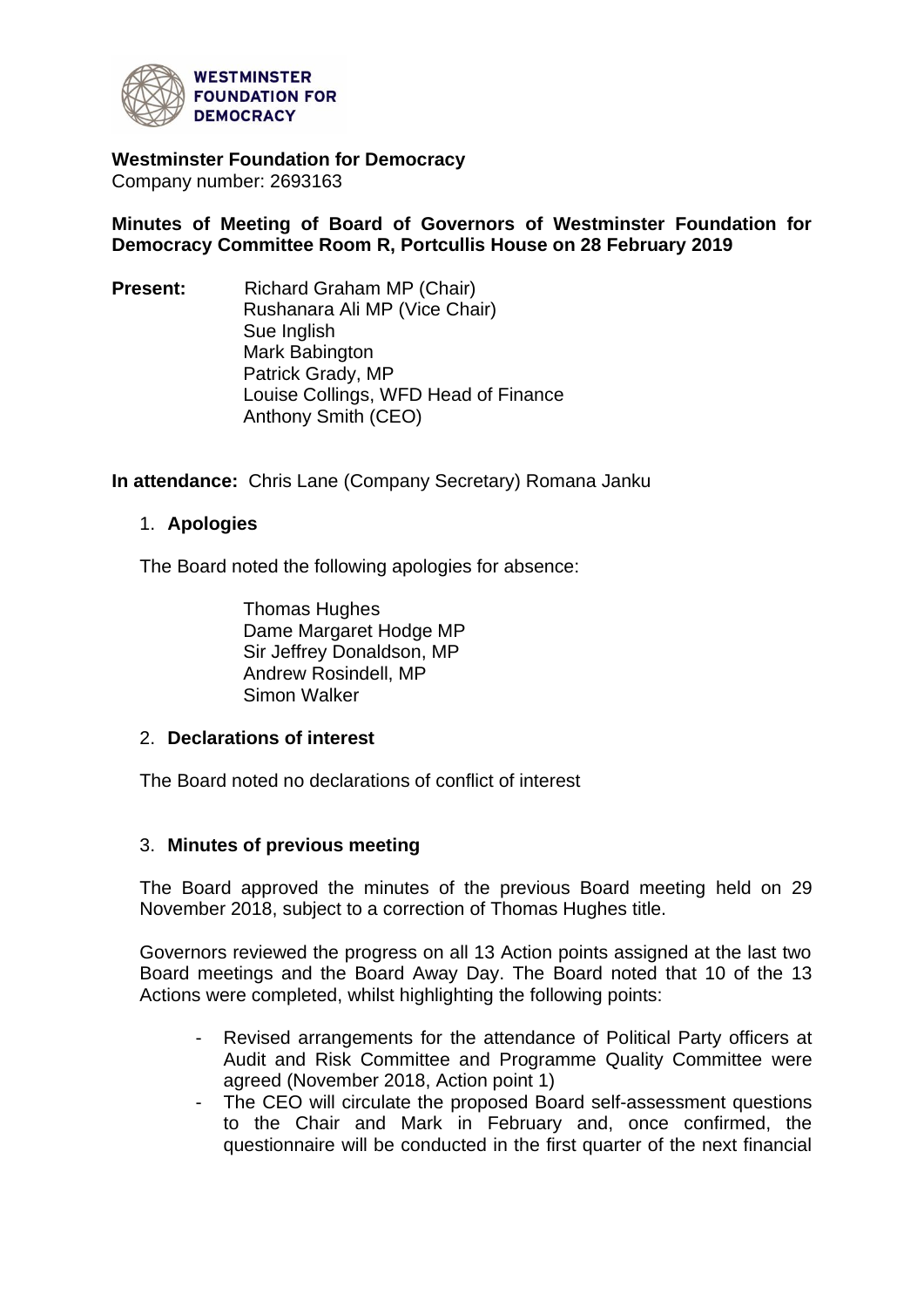year, with the findings reported to the next Board away day (September 2018, Action point 5)

- Any further reports of challenges in securing UK visas for visiting WFD staff or dignitaries should be notified to the Chair, who agreed to use such examples to request that Ministers issue guidance to relevant HMG agencies relating to WFD's status (November 2018, Action point 3).
- A discussion on WFD's approach to programme management will be scheduled for the June 2019 Board meeting. (Board Away Day: Action point 2)
- A representative of each of DFID and the FCO will be invited to an appropriate agenda item at the June 2019 meeting (Board Away day: Action point 5)

# **Governance**

3. CEO's Report

Anthony report contained some highlights of WFD's work in the financial year to date. Richard welcomed this summary and commented on the success of the recent WFD conference in Malaysia, which he and Rushanara had attended. The Chair asked Management to pass on the Board's congratulations to relevant staff on a great job.

The Board agreed that the CEO's Report should be converted into a letter, signed by the Chair, to be sent to the Chairs of the Political Parties and relevant Ministers. The additions should include a selection of achievements and examples of collaborative working during the course of 2018-19.

# **Action Point 1: Anthony to prepare the letter for the Chair**

4. 2019 – 2020 Planning

Chris presented a summary of the 2019 – 2020 Corporate Plan.

The Plan is focused on three priorities: reinforcing programme quality and impact, increasing assurance, and strengthening partnerships. WFD will focus on consolidation, rather than further significant growth.

The Plan comprises a number of key deliverables, linked to milestones, which will be tracked monthly and reported to the Board quarterly. These organisational-level deliverables will be monitored alongside performance of the programme portfolio. In addition, a selection of operational KPIs have been identified to regularly measure and report to the Board on organisational "health". Together with the Management Accounts, this will ensure that the Executive Management Committee, Board, and FCO are regularly informed as to performance.

The Board noted that Management is currently working on a common WFD Results Framework – to cover all programming – that will provide a new range of strategic KPIs to measure impact and outcomes. These will be reported to the Board as and when available. The Board encouraged Management to identify and promote some powerful stories and evidence of its impact over the past 27 years. It was noted that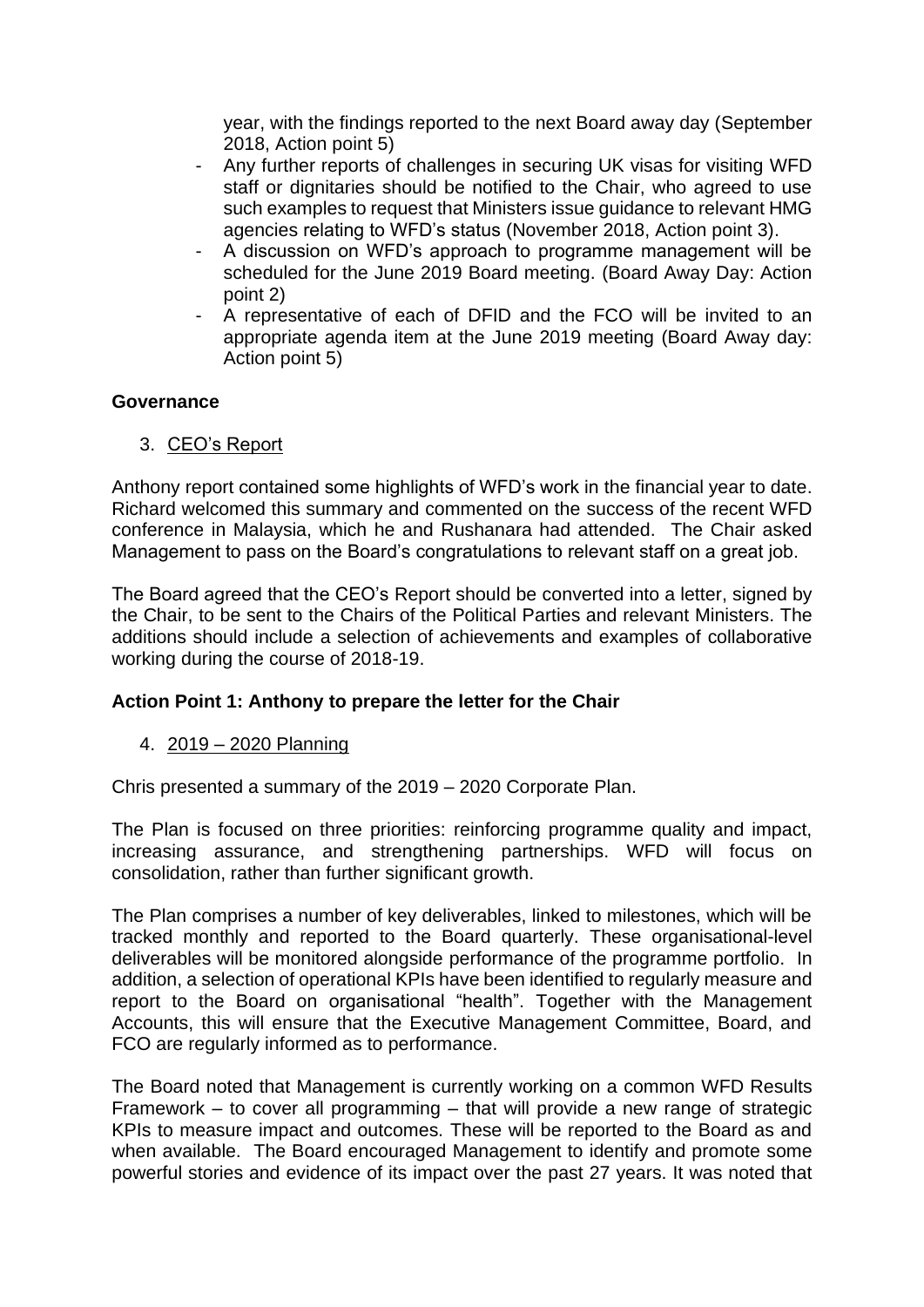WFD's internal capacity to undertake an extensive exercise was limited, but it should be possible to prepare some positive impact stories, possibly through WFD's partnership with Birmingham University. It would be important to ensure that the product of such an exercise is engaging and accessible.

# **Action point: Management to identify examples of WFD's long-term impact and present at the Board Away day**

The Chair queried current arrangements relating to staff induction and on-going training, which is not explicitly included in the plan. Chris explained that Management plans to introduce standardised approaches to training on key compliance and ethical issues, as part of WFD's new Policies & Practice Hub to be launched in April 2019, in the wider context of the new Learning & Development Framework for all staff referred to in the plan.

### **Action Point: Romana to invite Governors to WFD internal learning events as part of a new programme of staff training.**

The Board approved the Corporate Plan for 2019-20 in principle and the reporting format. The Board requested sight of the strategic KPIs at its next meeting in June 2019.

Louise presented the draft of the 2019-20 Budget. The Board noted that current forecast amounts to a budget of approximately £17.3m, broken down as £14m direct programme costs, £1m programme support costs, and £2m corporate and overheads. The final version of the budget will be circulated to Governors by e-mail once the Grant-in-Aid is confirmed. The Board further noted that:

- The proposed increase in reserves, in line with the recent understanding reached with the FCO, was welcome and Management plans to present a draft Reserves Policy to the ARC in June 2019.
- Whilst staff costs had increased, on balance, the Board considered that the budget provides for a sensible and defensible level of investment in the core capabilities required to make WFD's activities more sustainable in the long-term.
- Donor willingness to cover indirect costs varies from donor to donor. However, DFID has recently reviewed its approach to cost recovery and the revised policy is likely to be closer to the USAID model, which better recognises the resources needed to support programme delivery. This is in contrast to the typical EU model. The Board encouraged Management to adopt a rigorous approach to ensuring that new contracts or grants fit with our strategic objectives and are viable. This includes securing appropriate indirect cost recovery. In some circumstances, this may result in opportunities being turned down. The Business Development Strategy which is currently under development will be key to making these decisions.

The Board approved the draft budget for 2019-20 in principle. In the event that FCO confirms a lower than forecast grant in aid, the Board should be notified as soon as possible.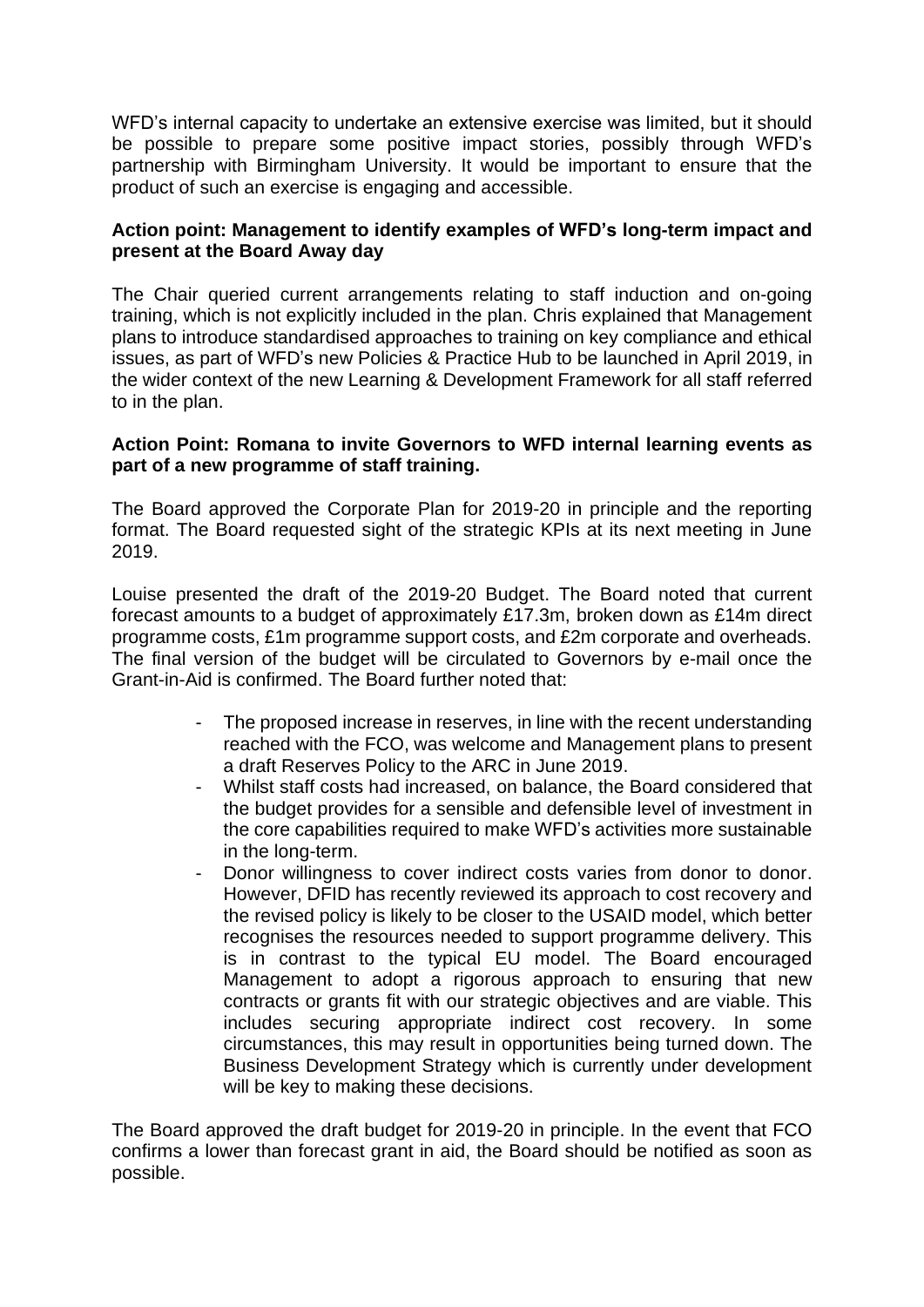# 5. Tailored Review Implementation Plan

Anthony presented the overview of recommendations and the Tailored Review implementation plan discussed with the FCO. Anthony highlighted the recommendations relevant to governance and Board.

The Board agreed, in principle, that a second Vice Chair ought to be appointed from among the independent Governors, subject to the willingness of at least one independent Governor to take on this role.

The Board did not see a case, at present, for increasing the size of the Board. It was possible that at some point in the future an additional independent governor would help share the burden of participating in WFD's Board and committees or add skills or perspectives needed to provide proper oversight of WFD's work.

### **Action point: Richard to approach independent Governors for nominations to the role of Vice Chair and to seek views around current capacity.**

The Board agreed to discuss a draft proposal, to be prepared by Anthony, on the WFD/FCO strategic relationship at a separate meeting. This proposal will set out a vision for an HMG democracy policy or strategy in which WFD would play – and be held accountable for – a key role, with increased resources. A proposal on this will be submitted to the FCO in advance of a ministerial meeting in July 2019 and the next spending review (to start over the summer).

# **Action point: Romana to organise suitable day for WFD/FCO strategic discussion (around April recess).**

### 6. Rules of engagement

The Board endorsed the approach set out in the 'Rules of Engagement' paper prepared by Dame Margaret Hodge MP and agreed to ask Dame Margaret to share any additional insights at the next meeting in June 2019.

The Board approved a new Geographical Presence Framework, which clarifies and confirms the internal approach to decision-making on opening and closing country offices.

The Board also approved a formal Resolution of the Board relating to overseas registration and compliance, confirming the Chief Executive and Company Secretary's delegated authority in this area, and authorised the Chair to sign the Resolution.

### 7. Political Party and WFD Collaboration

Patrick presented the paper with a proposed approach for collaboration among political party offices and WFD programmes.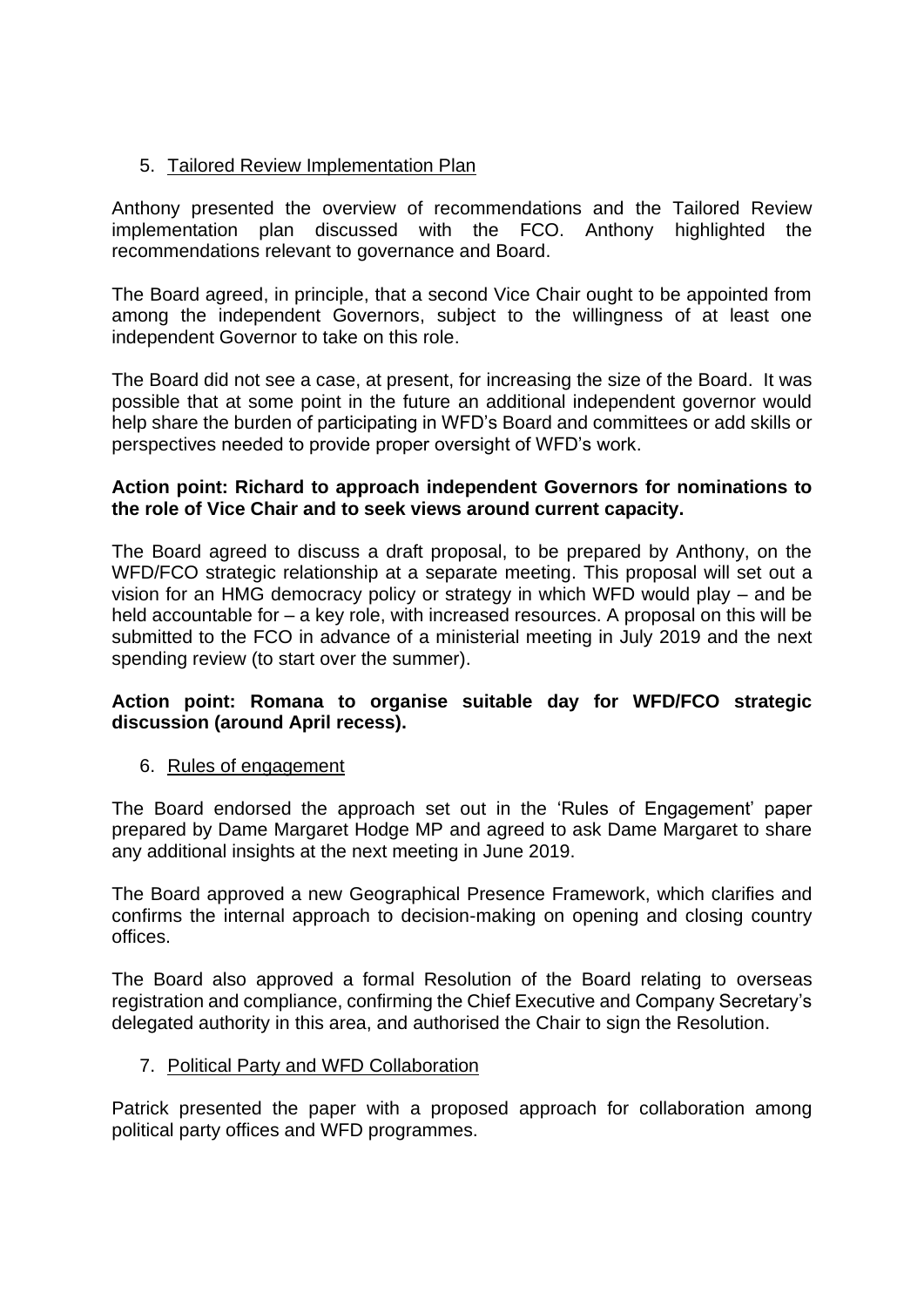The Board welcomed the aim of securing more aligned programmes and closer collaboration. The Board approved the two recommendations included in the paper. Board members suggested that an annual conference could be considered as the flagship, cross-party initiative.

The Board noted the positive, joined-up planning process initiated with the parties and the commitment to agreeing a new mutually-supportive partnership agreement between WFD and each PPO.

### **Action Point: Management to ensure that future Board reporting and the related KPI's reflect the collaboration between PPOs**.

8. Report of Programme Quality Committee (PQC) meetings

Sue Inglish presented the report of the last Programme and Quality Committee meetings held on 13 Feb 2019.

There were no specific questions or comments and the Board accepted the report. The Chair praised the work of PQC under Sue's leadership.

• Programme hot spots: Bahrain, Venezuela, Myanmar

The Board reflected on the feedback from Lord Bruce on mentorship within WFD's Myanmar programme.

The Board noted the conclusions of the last Board meeting. After discussion, the Board decided that no changes should be made to that decision at present. The Board recognised Lord Bruce's contribution to the programme in Myanmar and the possibility of securing Lord Bruce's expertise in support of other programmes.

The Board noted and supported Management's decision to close the programme in Bahrain after the recent elections and reflected on the current challenges experienced by the programme in Venezuela.

The Board further noted that Management will discuss Rushanara's suggestion of exploring the possibility of supporting civil society in Bangladesh.

### • New opportunity clearances

In line with WFD's Delegation of Authority policy, Anthony requested approval of several bids above the £250,000 per annum threshold for approvals delegated to Management, namely for:

- Palestine Gender Equality in the Occupied Palestine Territories
- Algeria Support Open and Inclusive Democratic Institutions
- Morocco Inclusive and Responsive Parliamentary Reform and Participatory Decision Making
- Uzbekistan Supporting Parliamentary Effectiveness in Uzbekistan.

The Board confirmed its support and approval for proposals.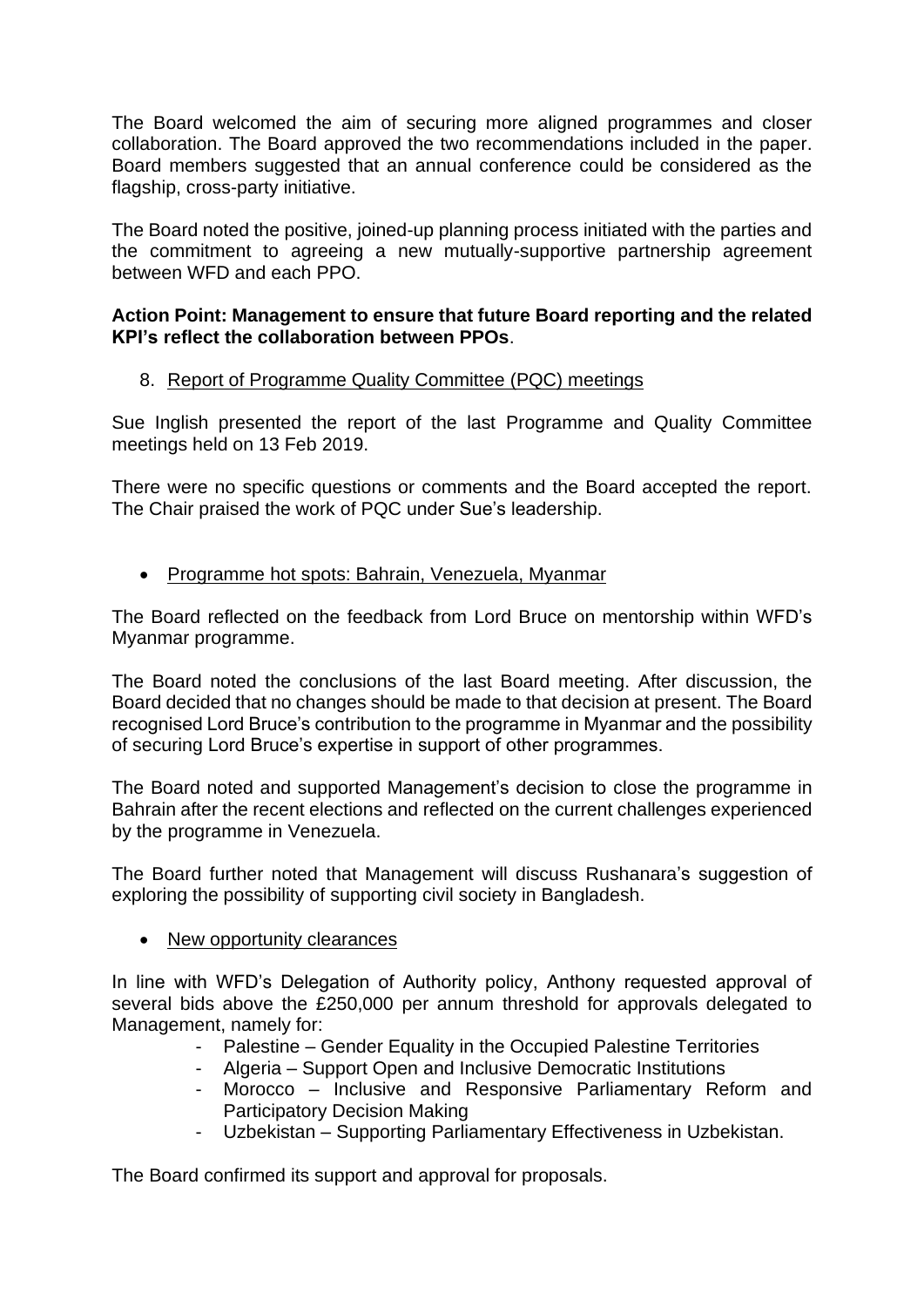# 9. Report on Audit and Risk Assurance Committee (ARC)

Mark reported that, in addition to the routine oversight of the internal audit process, including submission of three audit reports, the ARC had requested closer oversight of the management accounts relating to the final quarter of the financial year. The ARC has also offered additional guidance to Management in relation to the procurement and implementation of a range of new corporate systems, likely to take the form of an informal Committee meeting in March.

Mark highlighted further work on introducing the new Safeguarding policy and welcomed efforts to clarify linkages and accountability as between WFD, political parties, and Parliamentary procedures.

There were no specific questions or comments and the Board accepted the report.

# 10.Report of Terms and Conditions Committee meeting (TCC), 4 February 2019

Patrick reported that the TCC meeting had taken place earlier in February 2019 for the first time since March 2017. Only Patrick had been present and hence the Committee was not quorate. Patrick asked the Board to consider appointing an additional independent Governor to the Committee and the Board agreed.

### **Action: Richard to approach independent governors for volunteers to became members of TCC**

Patrick reported that the TCC decided that, in future meetings, the Committee will:

- monitor data around gender pay gap,
- clarify the application of WFD's Code of Conduct to MPs (in particular where accountability lies between parliament, parties and WFD)
- monitor the increased and systematic communication between staff and management.

There were no specific questions or comments and the Board accepted the report.

### 11.Quarterly Progress Report

The Board noted the performance information under the Quarterly Progress Report and that a new format aligned to the Corporate Plan (as outlined under Agenda item 5) will be introduced at the next meeting in June 2019.

There were no specific questions or comments and the Board accepted the report.

### 12.AOB

No additional business was proposed for discussion and the meeting was closed.